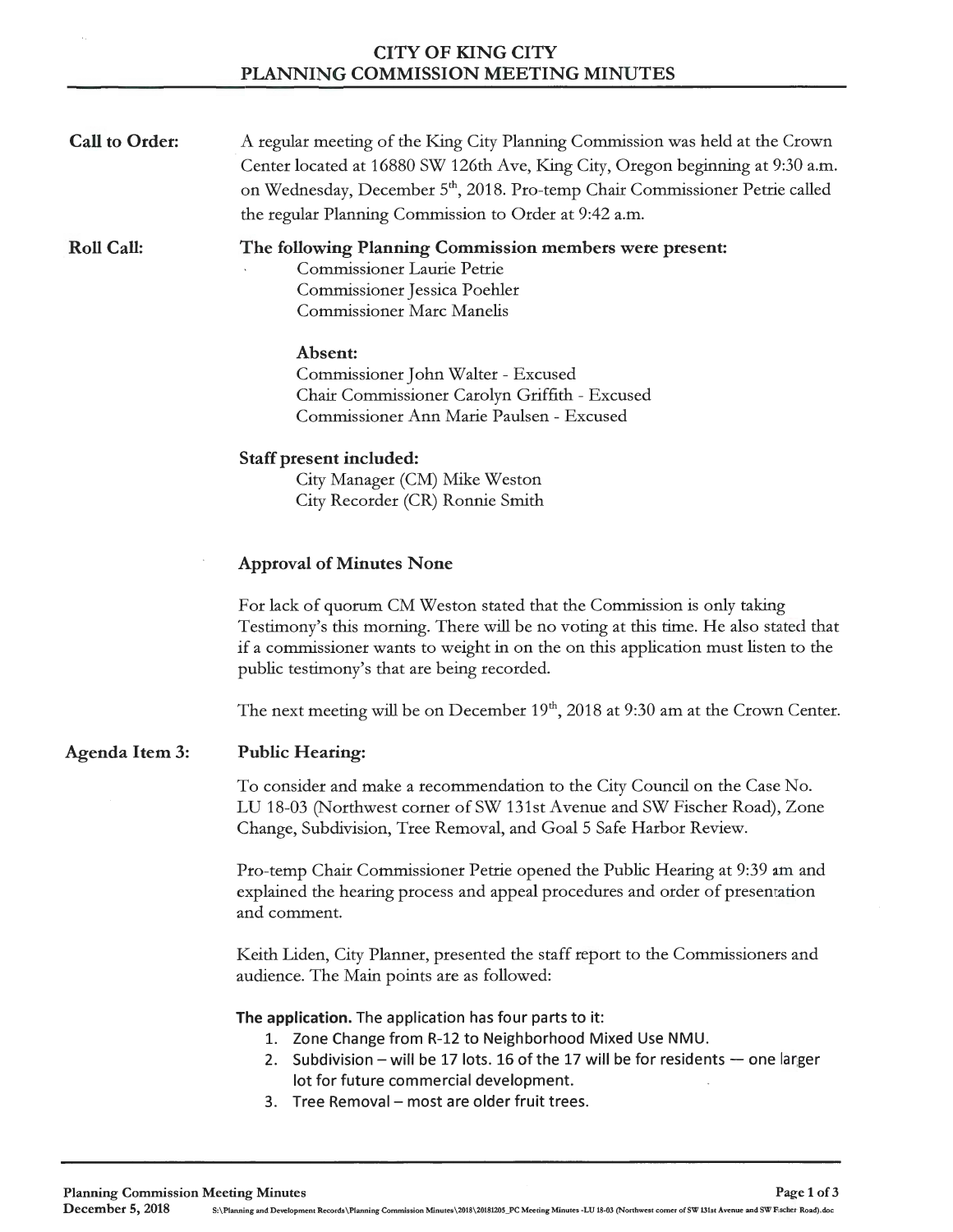#### 4. Goal 5 Safe Harbor Review

**Agency Comments.** The city has not received much agency input. We received comments from Pride.

• **Access.** The private street that is proposed in the application. The City has requested that it be publicly open.

Proposed pedestrian access improvements include completing the missing sidewalk along the SW 131st Street frontage, sidewalk along both sides of the 28-foot wide private street, and sidewalk on one side of the 22-foot wide private street. An additional pedestrian connection is proposed within Tract C between Lots 4 and 5 to connect with an existing public walkway, which is located within the recently completed apartment complex to the north.

Keith also pointed out that the commercial area is not looking for any approve today. This will be done through a different public process.

• **Tree Removal.** The City would like more details on the trees that are to be removed and for the applicant to submit a protection plan for the trees that are to remain.

#### **Applicant:**

Mark Dane spoke about the neighborhood meeting and showed the plans. He also mentioned that he incorporated as much parking as he could.

**In Support:** 

None

### **Opposition:**

Katrine Mills - Is concerned with increase crime and traffic in the area. She mentioned that we have all the traffic that we can handle already.

Lisa Shelly - She has reservations about parking, traffic safety, and property value.

CM Weston stated that Metro has a study on Neighborhood Mixed Use.

### **Neutral:**

David Hughes – has concerns for parking and traffic on Fischer road area. He also mentioned that having Planning commission at 9:30 am is hard for a few residents that work daring.

### **Applicants Rebuttal:**

Mark Dane spoke about the crime concern and mentioned that someone has gone in the house that is located there. King City Police has held with the situation.

Pro-temp Chair Commissioner Petrie closed the public hearing at 10:43 am.

NO VOTE UNTIL DECEMBER 19<sup>TH</sup>, 2018

December 5, 2018 S:\Planning and Development Records\Planning Commission Minutes\2018\20181205\_PC Meeting Minutes -LU 18-03 (Northwest corner of SW 131st Avenue and SW Fischer Road).doc